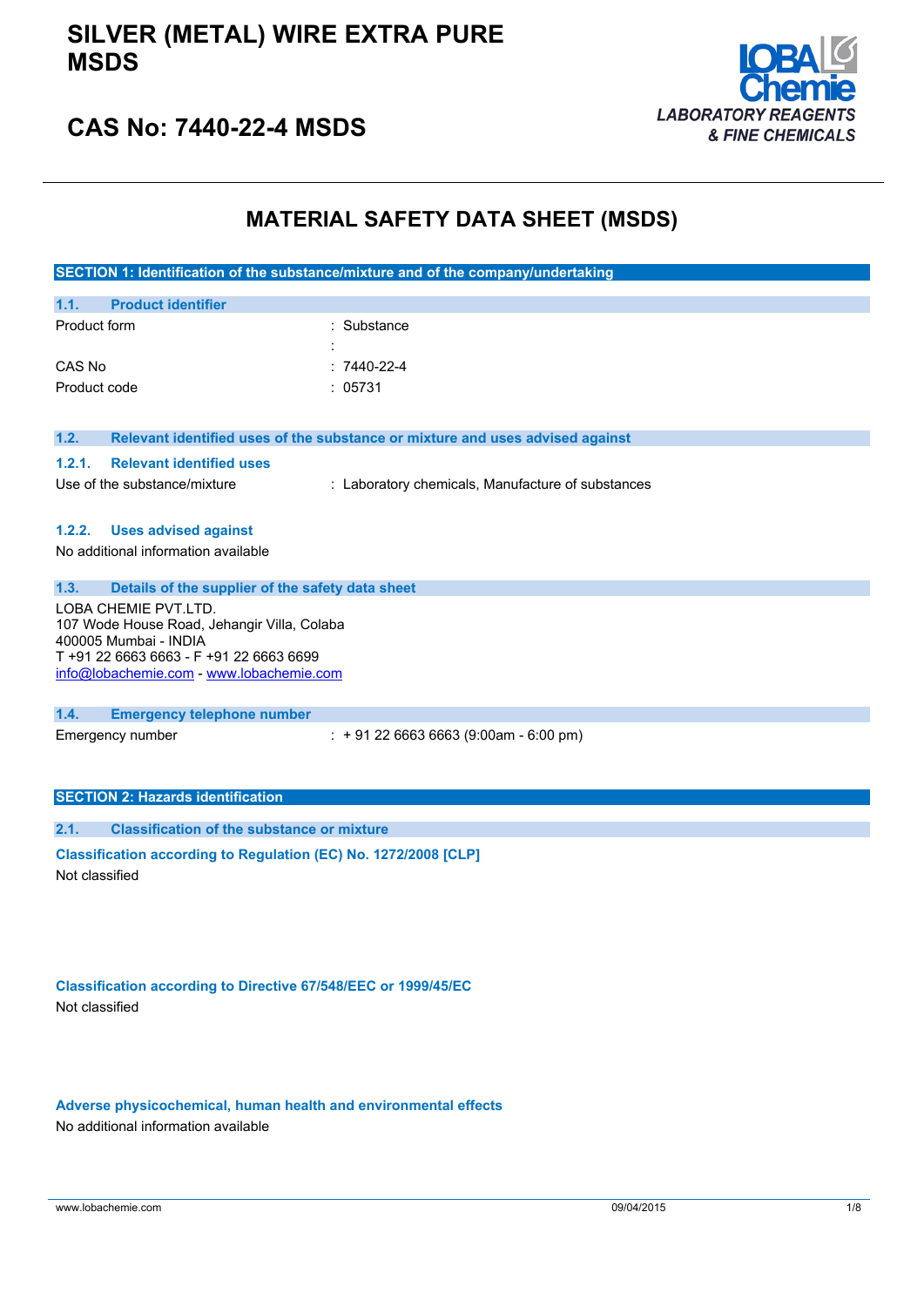Safety Data Sheet

### **2.2. Label elements**

**Labelling according to** Regulation (EC) No. 1272/2008 [CLP]

No labelling applicable

| 2.3. | <b>Other hazards</b> |  |
|------|----------------------|--|
|      |                      |  |

No additional information available

| <b>SECTION 3: Composition/information on ingredients</b> |                  |                                  |  |
|----------------------------------------------------------|------------------|----------------------------------|--|
|                                                          |                  |                                  |  |
| 3.1.                                                     | <b>Substance</b> |                                  |  |
| Name                                                     |                  | : SILVER (METAL) WIRE Extra Pure |  |
| CAS No                                                   |                  | : 7440-22-4                      |  |

Full text of R- and H-phrases: see section 16

| 3.2            |  |  |  |  |
|----------------|--|--|--|--|
| Not applicable |  |  |  |  |

|      | <b>SECTION 4: First aid measures</b>                        |                                                                                                                                                                  |
|------|-------------------------------------------------------------|------------------------------------------------------------------------------------------------------------------------------------------------------------------|
|      |                                                             |                                                                                                                                                                  |
| 4.1. | <b>Description of first aid measures</b>                    |                                                                                                                                                                  |
|      | First-aid measures after inhalation                         | : Remove person to fresh air and keep comfortable for breathing. Give oxygen or<br>artificial respiration if necessary. If you feel unwell, seek medical advice. |
|      | First-aid measures after skin contact                       | Gently wash with plenty of soap and water. If skin irritation occurs: Get medical<br>advice/attention.                                                           |
|      | First-aid measures after eye contact                        | : Remove contact lenses, if present and easy to do. Continue rinsing. Rinse cautiously<br>with water for several minutes.                                        |
|      | First-aid measures after ingestion                          | : Rinse mouth out with water. If you feel unwell, seek medical advice.                                                                                           |
| 4.2. | Most important symptoms and effects, both acute and delayed |                                                                                                                                                                  |
|      | No additional information available                         |                                                                                                                                                                  |
| 4.3. |                                                             | Indication of any immediate medical attention and special treatment needed                                                                                       |
|      | Treat symptomatically.                                      |                                                                                                                                                                  |
|      | <b>SECTION 5: Firefighting measures</b>                     |                                                                                                                                                                  |
|      |                                                             |                                                                                                                                                                  |
| 5.1. | <b>Extinguishing media</b>                                  |                                                                                                                                                                  |
|      | Suitable extinguishing media                                | : dry chemical powder, alcohol-resistant foam, carbon dioxide (CO2).                                                                                             |
|      | Unsuitable extinguishing media                              | : Do not use a heavy water stream.                                                                                                                               |
| 5.2. | Special hazards arising from the substance or mixture       |                                                                                                                                                                  |
|      | No additional information available                         |                                                                                                                                                                  |
| 5.3. | <b>Advice for firefighters</b>                              |                                                                                                                                                                  |
|      | No additional information available                         |                                                                                                                                                                  |

additional information available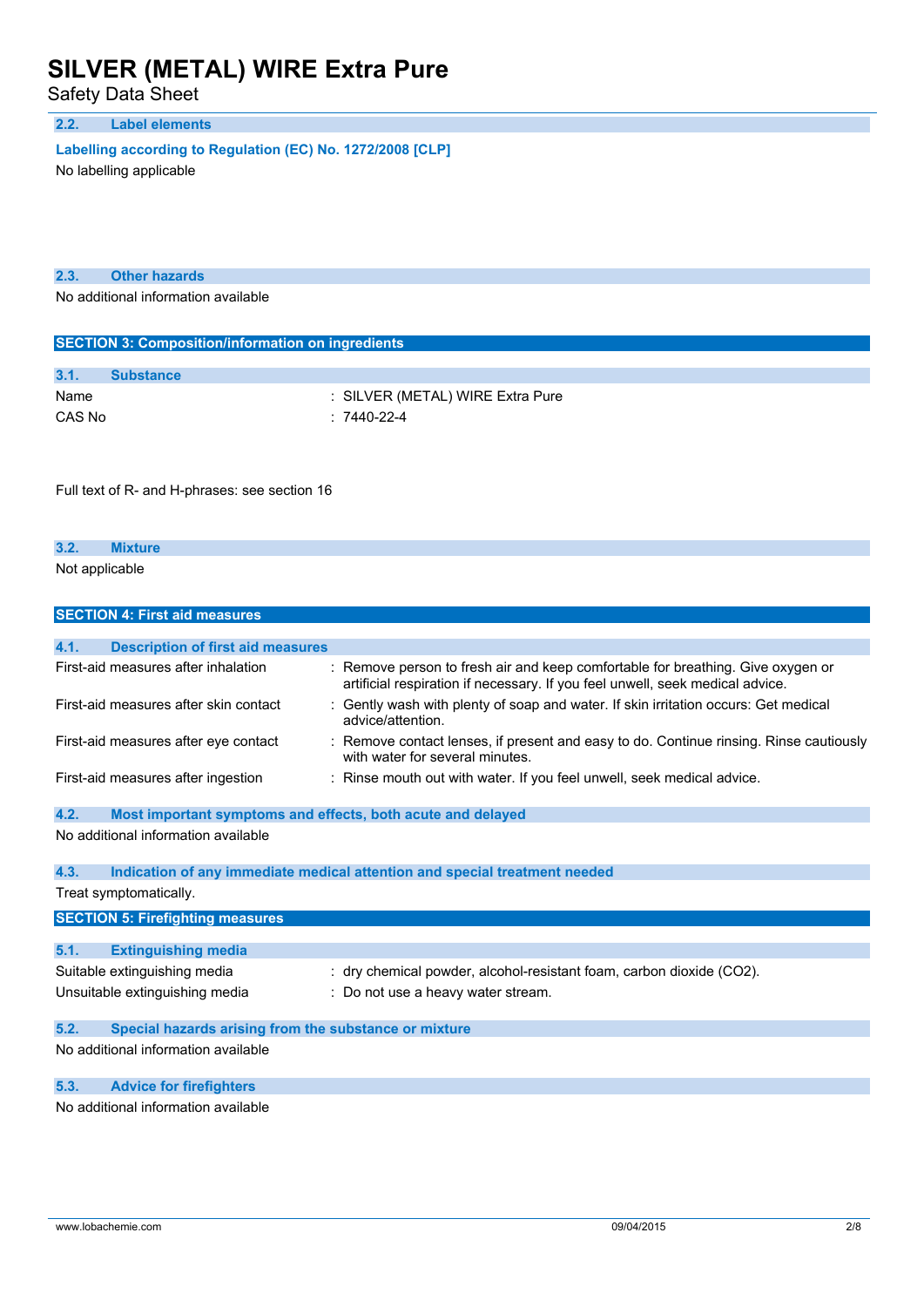Safety Data Sheet

| <b>SECTION 6: Accidental release measures</b>                               |
|-----------------------------------------------------------------------------|
|                                                                             |
| 6.1.<br>Personal precautions, protective equipment and emergency procedures |
| For non-emergency personnel<br>6.1.1.                                       |
| No additional information available                                         |
| For emergency responders<br>6.1.2.                                          |
| No additional information available                                         |
| 6.2.<br><b>Environmental precautions</b>                                    |
| Avoid release to the environment.                                           |
| Methods and material for containment and cleaning up<br>6.3.                |
| No additional information available                                         |
| <b>Reference to other sections</b><br>6.4.                                  |
| No additional information available                                         |
| <b>SECTION 7: Handling and storage</b>                                      |
| <b>Precautions for safe handling</b><br>7.1.                                |
| No additional information available                                         |
| 7.2.<br><b>Conditions for safe storage, including any incompatibilities</b> |
| : Protect from moisture.<br>Storage conditions                              |
| <b>Specific end use(s)</b><br>7.3.                                          |
| No additional information available                                         |
| <b>SECTION 8: Exposure controls/personal protection</b>                     |
| <b>Control parameters</b><br>8.1.                                           |
| No additional information available                                         |

| 8.2.<br><b>Exposure controls</b>                              |                                      |
|---------------------------------------------------------------|--------------------------------------|
| Hand protection                                               | : protective gloves                  |
| Eye protection                                                | : Chemical goggles or safety glasses |
| Skin and body protection                                      | : Wear suitable protective clothing  |
| Respiratory protection                                        | : Wear appropriate mask              |
| <b>SECTION 9: Physical and chemical properties</b>            |                                      |
| 9.1.<br>Information on basic physical and chemical properties |                                      |
| Physical state                                                | : Solid                              |
| Colour                                                        | : Grey wire.                         |
| Odour                                                         | : odourless.                         |
| Odour threshold                                               | : No data available                  |
| pH                                                            | : No data available                  |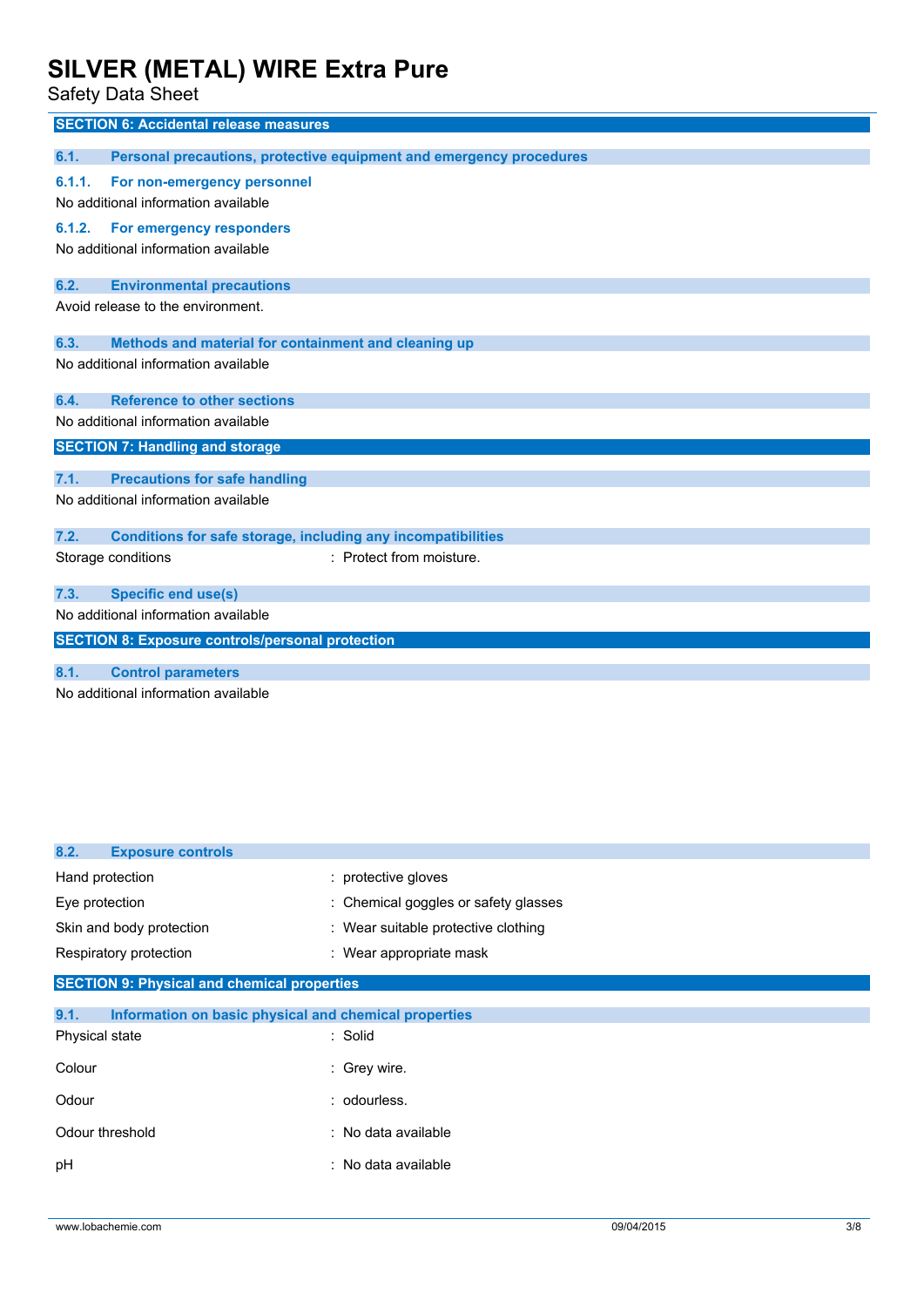Safety Data Sheet

| υαισιγ Data σποσι                                  |                             |
|----------------------------------------------------|-----------------------------|
| Relative evaporation rate (butylacetate=1)         | : No data available         |
| Melting point                                      | : 960 $^{\circ}$ C          |
| Freezing point                                     | : No data available         |
| Boiling point                                      | : 2212 °C                   |
| Flash point                                        | : No data available         |
| Auto-ignition temperature                          | : No data available         |
| Decomposition temperature                          | : No data available         |
| Flammability (solid, gas)                          | : No data available         |
| Vapour pressure                                    | : No data available         |
| Relative vapour density at 20 °C                   | : No data available         |
| Relative density                                   | : No data available         |
| Density                                            | : $10.49$ g/cm <sup>3</sup> |
| Solubility                                         | Water: Insoluble in water   |
| Log Pow                                            | : No data available         |
| Viscosity, kinematic                               | : No data available         |
| Viscosity, dynamic                                 | : No data available         |
| <b>Explosive properties</b>                        | : No data available         |
| Oxidising properties                               | : No data available         |
| <b>Explosive limits</b>                            | : No data available         |
|                                                    |                             |
| <b>Other information</b><br>9.2.                   |                             |
| No additional information available                |                             |
| <b>SECTION 10: Stability and reactivity</b>        |                             |
| 10.1.<br><b>Reactivity</b>                         |                             |
| No additional information available                |                             |
| <b>Chemical stability</b><br>10.2.                 |                             |
| Stable under normal conditions.                    |                             |
| 10.3.<br><b>Possibility of hazardous reactions</b> |                             |
| No additional information available                |                             |
| 10.4.<br><b>Conditions to avoid</b>                |                             |
| Direct sunlight. Air contact. Moisture.            |                             |
| 10.5.<br><b>Incompatible materials</b>             |                             |
| No additional information available                |                             |
| <b>Hazardous decomposition products</b><br>10.6.   |                             |

No additional information available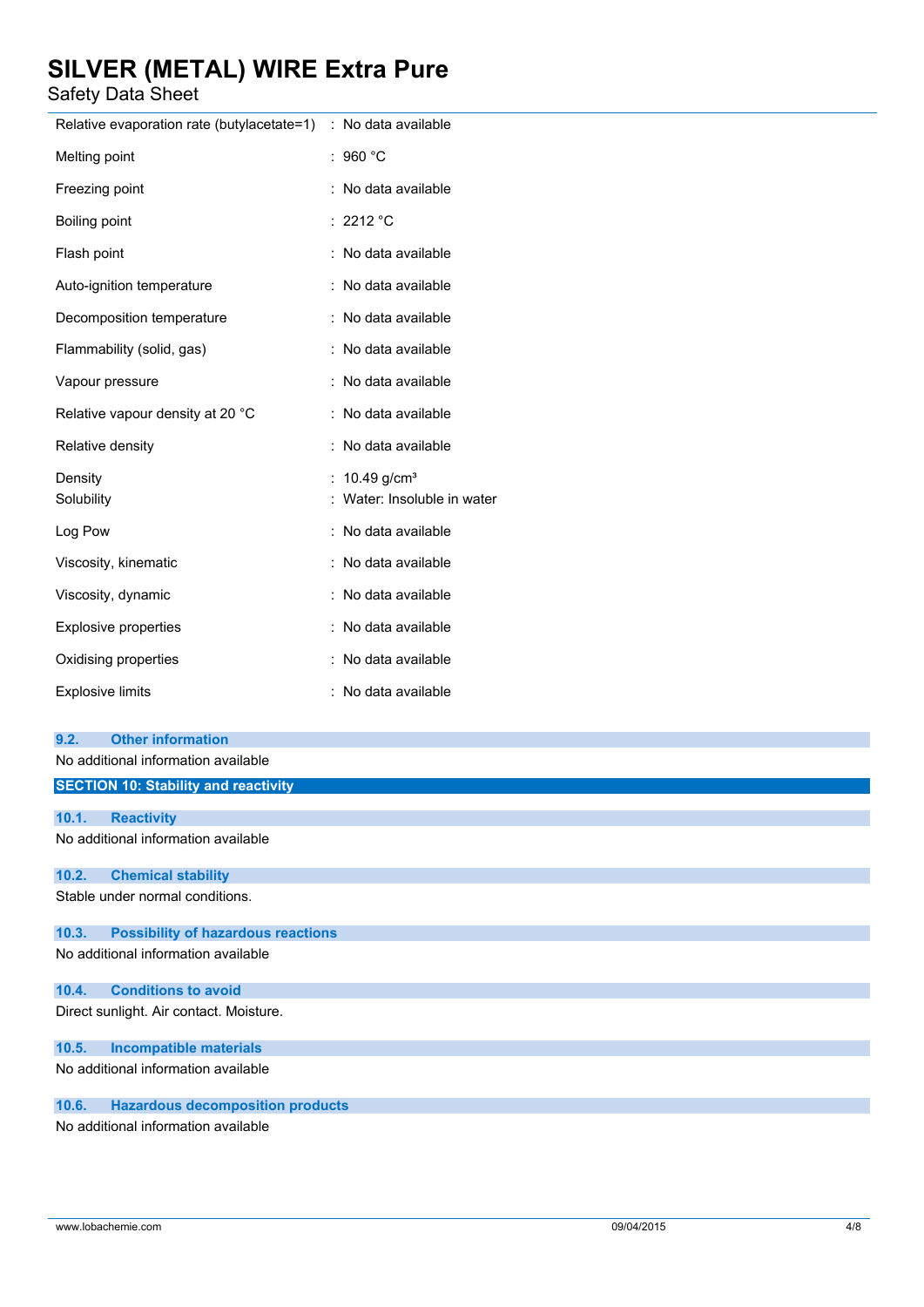Safety Data Sheet

### **SECTION 11: Toxicological information**

| Information on toxicological effects<br>11.1.         |                      |
|-------------------------------------------------------|----------------------|
| Acute toxicity                                        | : Not classified     |
| Skin corrosion/irritation                             | $:$ Not classified   |
| Serious eye damage/irritation                         | $\pm$ Not classified |
| Respiratory or skin sensitisation                     | $\pm$ Not classified |
| Germ cell mutagenicity                                | $\pm$ Not classified |
| Carcinogenicity                                       | $\pm$ Not classified |
| Reproductive toxicity                                 | $:$ Not classified   |
| Specific target organ toxicity (single<br>exposure)   | $:$ Not classified   |
| Specific target organ toxicity (repeated<br>exposure) | $\pm$ Not classified |
| Aspiration hazard                                     | : Not classified     |

| <b>SECTION 12: Ecological information</b>          |
|----------------------------------------------------|
|                                                    |
| 12.1.<br><b>Toxicity</b>                           |
| No additional information available                |
| 12.2.<br><b>Persistence and degradability</b>      |
| No additional information available                |
| <b>Bioaccumulative potential</b><br>12.3.          |
| No additional information available                |
| 12.4.<br><b>Mobility in soil</b>                   |
| No additional information available                |
| 12.5.<br><b>Results of PBT and vPvB assessment</b> |
| No odditional information quailable                |

No additional information available

### **12.6. Other adverse effects**

No additional information available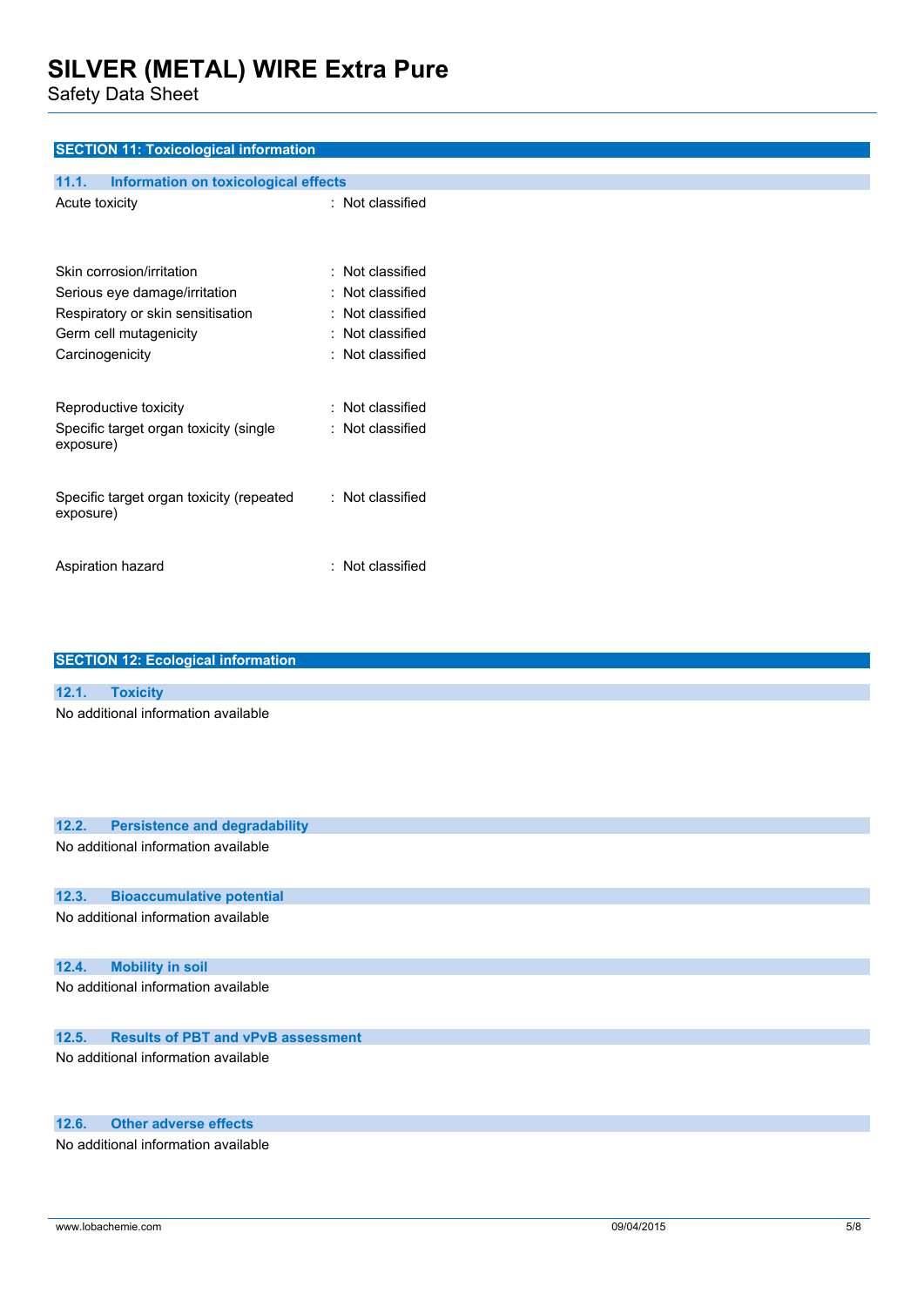Safety Data Sheet

| υαινιγ υαια υπννι                                                     |                                          |  |  |
|-----------------------------------------------------------------------|------------------------------------------|--|--|
| <b>SECTION 13: Disposal considerations</b>                            |                                          |  |  |
| 13.1.<br><b>Waste treatment methods</b>                               |                                          |  |  |
| No additional information available                                   |                                          |  |  |
| <b>SECTION 14: Transport information</b>                              |                                          |  |  |
|                                                                       |                                          |  |  |
| In accordance with ADR / RID / IMDG / IATA / ADN                      |                                          |  |  |
|                                                                       |                                          |  |  |
| 14.1.<br><b>UN number</b>                                             |                                          |  |  |
| UN-No. (ADR)                                                          | : Not applicable                         |  |  |
| UN-No. (IMDG)                                                         | Not applicable                           |  |  |
| UN-No.(IATA)                                                          | Not applicable                           |  |  |
| UN-No.(ADN)                                                           | Not applicable                           |  |  |
| UN-No. (RID)                                                          | : Not applicable                         |  |  |
|                                                                       |                                          |  |  |
| 14.2.<br><b>UN proper shipping name</b><br>Proper Shipping Name (ADR) | : Not applicable                         |  |  |
| Proper Shipping Name (IMDG)                                           | : Not applicable                         |  |  |
| Proper Shipping Name (IATA)                                           | Not applicable                           |  |  |
| Proper Shipping Name (ADN)                                            | : Not applicable                         |  |  |
| Proper Shipping Name (RID)                                            | : Not applicable                         |  |  |
|                                                                       |                                          |  |  |
| 14.3.<br><b>Transport hazard class(es)</b>                            |                                          |  |  |
| <b>ADR</b>                                                            |                                          |  |  |
| Transport hazard class(es) (ADR)                                      | : Not applicable                         |  |  |
|                                                                       |                                          |  |  |
| <b>IMDG</b>                                                           |                                          |  |  |
| Transport hazard class(es) (IMDG)                                     | : Not applicable                         |  |  |
| <b>IATA</b>                                                           |                                          |  |  |
| Transport hazard class(es) (IATA)                                     | : Not applicable                         |  |  |
|                                                                       |                                          |  |  |
| <b>ADN</b>                                                            |                                          |  |  |
| Transport hazard class(es) (ADN)                                      | : Not applicable                         |  |  |
|                                                                       |                                          |  |  |
| <b>RID</b>                                                            |                                          |  |  |
| Transport hazard class(es) (RID)                                      | : Not applicable                         |  |  |
|                                                                       |                                          |  |  |
| 14.4.<br><b>Packing group</b>                                         |                                          |  |  |
| Packing group (ADR)                                                   | : Not applicable                         |  |  |
| Packing group (IMDG)                                                  | Not applicable                           |  |  |
| Packing group (IATA)                                                  | Not applicable                           |  |  |
| Packing group (ADN)                                                   | Not applicable                           |  |  |
| Packing group (RID)                                                   | : Not applicable                         |  |  |
| <b>Environmental hazards</b><br>14.5.                                 |                                          |  |  |
| Dangerous for the environment                                         | : No                                     |  |  |
| Marine pollutant                                                      | : No                                     |  |  |
| Other information                                                     | : No supplementary information available |  |  |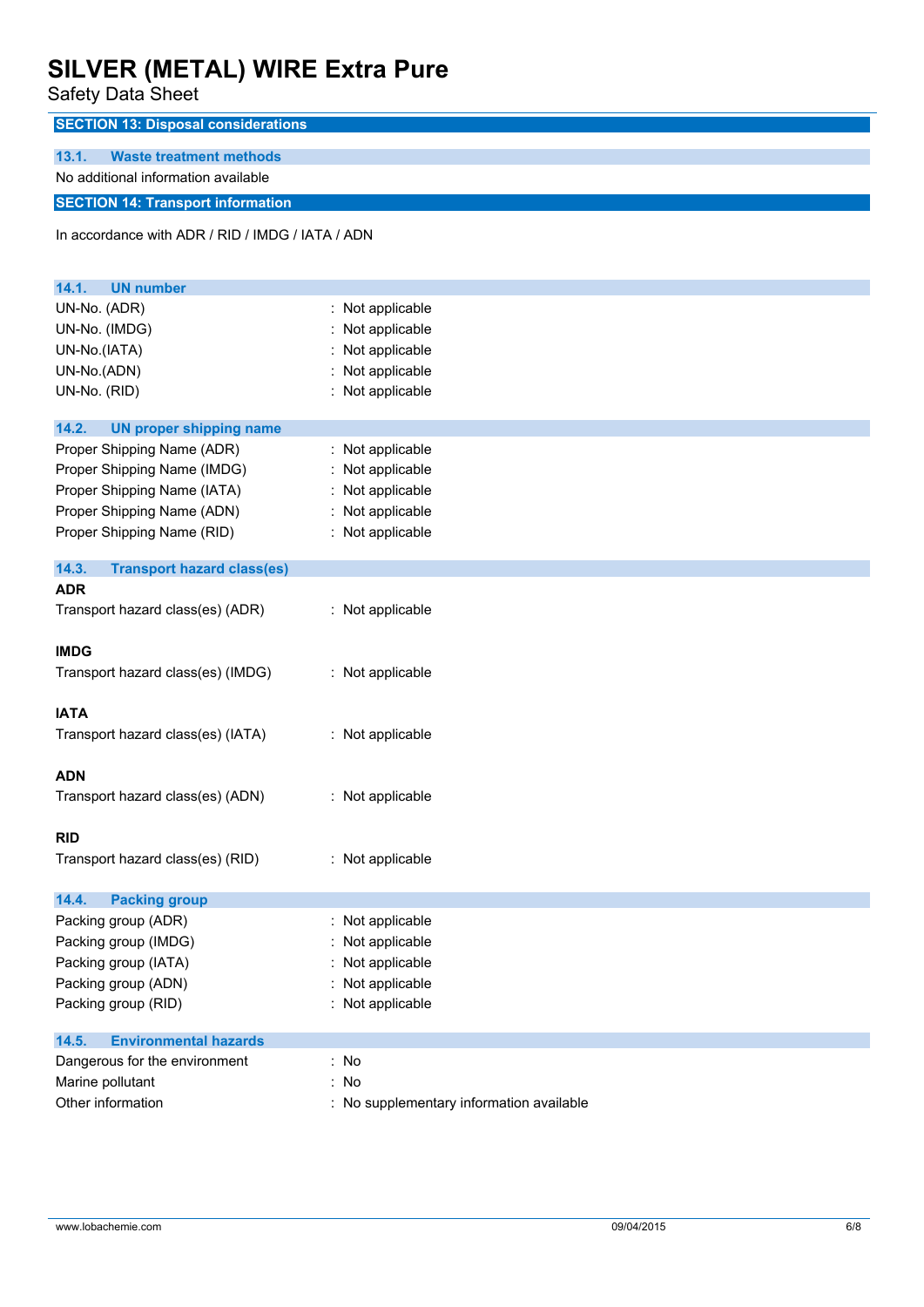Safety Data Sheet

**14.6. Special precautions for user**

#### **- Overland transport**

No data available

**- Transport by sea** No data available

**- Air transport** No data available

**- Inland waterway transport**

No data available

**- Rail transport** No data available

**14.7. Transport in bulk according to Annex II of MARPOL 73/78 and the IBC Code**

Not applicable

**SECTION 15: Regulatory information**

**15.1. Safety, health and environmental regulations/legislation specific for the substance or mixture**

#### **15.1.1. EU-Regulations**

No REACH Annex XVII restrictions

SILVER (METAL) WIRE Extra Pure is not on the REACH Candidate List SILVER (METAL) WIRE Extra Pure is not on the REACH Annex XIV List

#### **15.1.2. National regulations**

#### **Germany**

| AwSV/VwVwS Annex reference                                                     | : Water hazard class (WGK) 3, strongly hazardous to water (Classification according<br>to VwVwS, Annex 2; WGK No 1031) |
|--------------------------------------------------------------------------------|------------------------------------------------------------------------------------------------------------------------|
| 12th Ordinance Implementing the Federal<br>Immission Control Act - 12. BlmSchV | Is not subject of the 12. BlmSchV (Hazardous Incident Ordinance)                                                       |

**15.2. Chemical safety assessment** No additional information available

**SECTION 16: Other information**